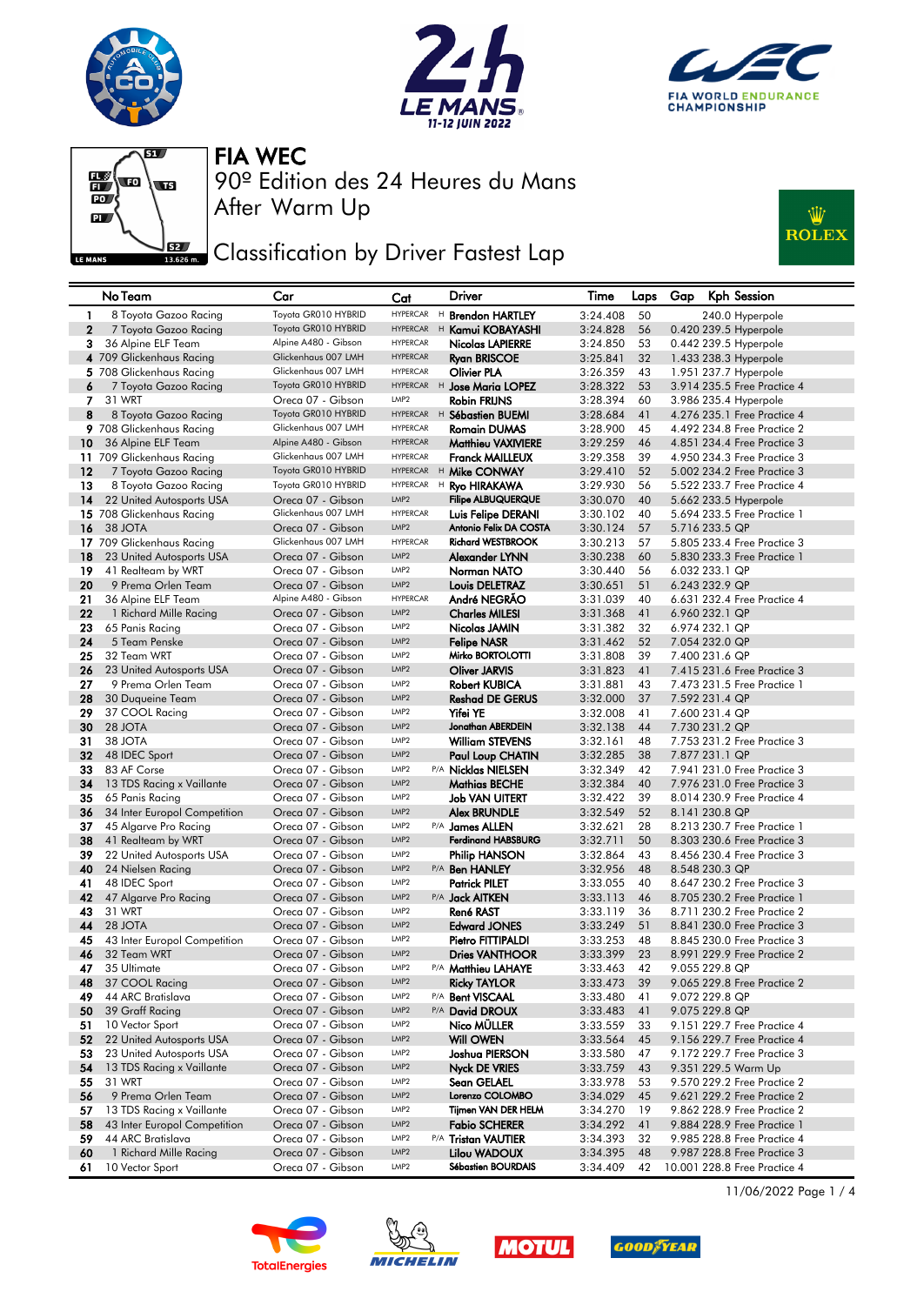







**JEE** Classification by Driver Fastest Lap



|          | No Team                          | Car                                    | Cat                      | Driver                                           | Time                 | Laps     | <b>Kph Session</b><br>Gap                                    |
|----------|----------------------------------|----------------------------------------|--------------------------|--------------------------------------------------|----------------------|----------|--------------------------------------------------------------|
| 62       | 41 Realteam by WRT               | Oreca 07 - Gibson                      | LMP <sub>2</sub>         | <b>Rui ANDRADE</b>                               | 3:34.411             | 48       | 10.003 228.8 Free Practice 3                                 |
| 63       | 28 JOTA                          | Oreca 07 - Gibson                      | LMP <sub>2</sub>         | <b>Oliver RASMUSSEN</b>                          | 3:34.434             | 46       | 10.026 228.8 Free Practice 1                                 |
| 64       | 35 Ultimate                      | Oreca 07 - Gibson                      | LMP <sub>2</sub>         | P/A Jean-Baptiste LAHAYE                         | 3:34.486             | 41       | 10.078 228.7 Free Practice 3                                 |
| 65       | 37 COOL Racing                   | Oreca 07 - Gibson                      | LMP <sub>2</sub>         | Niklas KRUETTEN                                  | 3:34.495             | 49       | 10.087 228.7 Free Practice 1                                 |
| 66       | 3 DKR Engineering                | Oreca 07 - Gibson                      | LMP2                     | P/A Laurents HORR                                | 3:34.524             | 35       | 10.116 228.7 QP                                              |
| 67       | 83 AF Corse                      | Oreca 07 - Gibson                      | LMP <sub>2</sub>         | P/A <b>Alessio ROVERA</b>                        | 3:34.565             | 42       | 10.157 228.6 Free Practice 4                                 |
| 68       | 5 Team Penske                    | Oreca 07 - Gibson                      | LMP <sub>2</sub>         | <b>Dane CAMERON</b>                              | 3:34.603             | 48       | 10.195 228.6 Free Practice 4                                 |
| 69       | 38 JOTA                          | Oreca 07 - Gibson                      | LMP <sub>2</sub>         | Roberto GONZALEZ                                 | 3:34.657             | 44       | 10.249 228.5 Free Practice 4                                 |
| 70       | 30 Duqueine Team                 | Oreca 07 - Gibson                      | LMP <sub>2</sub>         | <b>Richard BRADLEY</b>                           | 3:34.788             | 32       | 10.380 228.4 Free Practice 3                                 |
| 71       | 47 Algarve Pro Racing            | Oreca 07 - Gibson                      | LMP2                     | P/A Sophia FLOERSCH                              | 3:34.897             | 41       | 10.489 228.3 Free Practice 1                                 |
| 72       | 34 Inter Europol Competition     | Oreca 07 - Gibson                      | LMP <sub>2</sub>         | <b>Esteban GUTIERREZ</b>                         | 3:35.121             | 48       | 10.713 228.0 Free Practice 2                                 |
| 73       | 10 Vector Sport                  | Oreca 07 - Gibson                      | LMP <sub>2</sub>         | <b>Ryan CULLEN</b>                               | 3:35.253             | 30       | 10.845 227.9 Free Practice 4                                 |
| 74       | 45 Algarve Pro Racing            | Oreca 07 - Gibson                      | LMP <sub>2</sub>         | P/A René BINDER                                  | 3:35.895             | 25       | 11.487 227.2 Free Practice 4                                 |
| 75       | 5 Team Penske                    | Oreca 07 - Gibson                      | LMP <sub>2</sub>         | <b>Emmanuel COLLARD</b>                          | 3:36.172             | 30       | 11.764 226.9 Free Practice 3                                 |
| 76       | 1 Richard Mille Racing           | Oreca 07 - Gibson                      | LMP <sub>2</sub>         | Sébastien OGIER                                  | 3:36.196             | 41       | 11.788 226.9 Free Practice 3                                 |
| 77       | 65 Panis Racing                  | Oreca 07 - Gibson                      | LMP <sub>2</sub>         | Julien CANAL                                     | 3:36.261             | 30       | 11,853 226.8 Free Practice 2                                 |
| 78       | 48 IDEC Sport                    | Oreca 07 - Gibson                      | LMP <sub>2</sub>         | <b>Paul LAFARGUE</b>                             | 3:36.441             | 34       | 12.033 226.6 Free Practice 3                                 |
| 79       | 32 Team WRT                      | Oreca 07 - Gibson                      | LMP <sub>2</sub>         | <b>Rolf INEICHEN</b><br>David HEINEMEIER-HANSSON | 3:36.619             | 76       | 12.211 226.5 Free Practice 4                                 |
| 80       | 43 Inter Europol Competition     | Oreca 07 - Gibson                      | LMP <sub>2</sub>         |                                                  | 3:36.716             | 36       | 12,308 226.3 Free Practice 4                                 |
| 81       | 30 Duqueine Team                 | Oreca 07 - Gibson                      | LMP <sub>2</sub>         | Guillermo ROJAS                                  | 3:37.275             | 25       | 12.867 225.8 Free Practice 4                                 |
| 82       | 34 Inter Europol Competition     | Oreca 07 - Gibson                      | LMP <sub>2</sub>         | Jakub SMIECHOWSKI                                | 3:37.578             | 27       | 13.170 225.5 Free Practice 3                                 |
| 83       | 24 Nielsen Racing                | Oreca 07 - Gibson                      | LMP <sub>2</sub>         | P/A Matthew BELL                                 | 3:37.816             | 35       | 13,408 225.2 Free Practice 3                                 |
| 84       | 3 DKR Engineering                | Oreca 07 - Gibson                      | LMP <sub>2</sub>         | P/A Alexandre COUGNAUD                           | 3:38.054             | 31       | 13.646 225.0 Free Practice 3                                 |
| 85       | 27 CD Sport                      | Ligier JSP217 - Gibson                 | LMP <sub>2</sub>         | P/A Steven PALETTE                               | 3:38.136             | 39       | 13.728 224.9 QP                                              |
| 86       | 47 Algarve Pro Racing            | Oreca 07 - Gibson                      | LMP <sub>2</sub>         | P/A John FALB                                    | 3:38.863             | 55       | 14.455 224.1 Free Practice 3                                 |
| 87       | 45 Algarve Pro Racing            | Oreca 07 - Gibson                      | LMP <sub>2</sub>         | P/A Steven THOMAS                                | 3:39.722             | 34       | 15.314 223.3 Free Practice 1                                 |
| 88       | 35 Ultimate                      | Oreca 07 - Gibson                      | LMP <sub>2</sub>         | P/A François HERIAU                              | 3:39.983             | 58       | 15.575 223.0 Free Practice 1                                 |
| 89       | 3 DKR Engineering                | Oreca 07 - Gibson<br>Oreca 07 - Gibson | LMP2<br>LMP <sub>2</sub> | P/A Jean GLORIEUX                                | 3:40.049<br>3:40.466 | 26       | 15.641 222.9 Free Practice 1<br>16.058 222.5 Free Practice 3 |
| 90<br>91 | 24 Nielsen Racina<br>83 AF Corse | Oreca 07 - Gibson                      | LMP <sub>2</sub>         | P/A Rodrigo SALES<br>P/A Francois PERRODO        | 3:40.516             | 36<br>43 | 16.108 222.4 Free Practice 4                                 |
| 92       | 39 Graff Racing                  | Oreca 07 - Gibson                      | LMP <sub>2</sub>         | P/A Eric TROUILLET                               | 3:41.038             | 32       | 16.630 221.9 Free Practice 3                                 |
| 93       | 39 Graff Racing                  | Oreca 07 - Gibson                      | LMP2                     | P/A Sébastien PAGE                               | 3:43.739             | 23       | 19.331 219.2 Free Practice 1                                 |
| 94       | 27 CD Sport                      | Ligier JSP217 - Gibson                 | LMP <sub>2</sub>         | P/A Christophe CRESP                             | 3:44.712             | 35       | 20.304 218.3 Free Practice 3                                 |
| 95       | 44 ARC Bratislava                | Oreca 07 - Gibson                      | LMP <sub>2</sub>         | P/A Miroslav KONOPKA                             | 3:47.172             | 38       | 22.764 215.9 Free Practice 1                                 |
| 96       | 27 CD Sport                      | Ligier JSP217 - Gibson                 | LMP <sub>2</sub>         | P/A Michael JENSEN                               | 3:47.381             | 37       | 22.973 215.7 Free Practice 1                                 |
| 97       | 64 Corvette Racing               | Chevrolet Corvette C8.R                | <b>LMGTE Pro</b>         | <b>Nick TANDY</b>                                | 3:49.985             | 50       | 25.577 213.3 Hyperpole                                       |
| 98       | 63 Corvette Racing               | Chevrolet Corvette C8.R                | <b>LMGTE Pro</b>         | <b>Antonio GARCIA</b>                            | 3:50.177             | 59       | 25.769 213.1 Hyperpole                                       |
| 99       | 91 Porsche GT Team               | Porsche 911 RSR - 19                   | <b>LMGTE Pro</b>         | Frédéric MAKOWIECKI                              | 3:50.377             | 40       | 25.969 212.9 Hyperpole                                       |
| 100      | 92 Porsche GT Team               | Porsche 911 RSR - 19                   | <b>LMGTE Pro</b>         | <b>Laurens VANTHOOR</b>                          | 3:50.522             | 42       | 26.114 212.8 Hyperpole                                       |
| 101      | 51 AF Corse                      | Ferrari 488 GTE Evo                    | <b>LMGTE Pro</b>         | <b>James CALADO</b>                              | 3:51.502             | 41       | 27.094 211.9 QP                                              |
| 102      | 52 AF Corse                      | Ferrari 488 GTE Evo                    | <b>LMGTE Pro</b>         | <b>Antonio FUOCO</b>                             | 3:51.614             | 51       | 27.206 211.8 QP                                              |
| 103      | 98 Northwest AMR                 | Aston Martin VANTAGE AMR               | <b>LMGTE Am</b>          | Nicki THIIM                                      | 3:52.559             | 35       | 28.151 210.9 QP                                              |
| 104      | 61 AF Corse                      | Ferrari 488 GTE Evo                    | <b>LMGTE Am</b>          | <b>Vincent ABRIL</b>                             | 3:52.594             | 48       | 28.186 210.9 Hyperpole                                       |
| 105      | 63 Corvette Racing               | Chevrolet Corvette C8.R                | <b>LMGTE Pro</b>         | <b>Nicky CATSBURG</b>                            | 3:52.710             | 31       | 28.302 210.8 Free Practice 4                                 |
| 106      | 64 Corvette Racing               | Chevrolet Corvette C8.R                | <b>LMGTE Pro</b>         | <b>Tommy MILNER</b>                              | 3:52.731             | 49       | 28.323 210.8 Free Practice 4                                 |
| 107      | 57 Kessel Racing                 | Ferrari 488 GTE Evo                    | <b>LMGTE Am</b>          | Mikkel JENSEN                                    | 3:52.751             | 62       | 28.343 210.8 Hyperpole                                       |
| 108      | 91 Porsche GT Team               | Porsche 911 RSR - 19                   | <b>LMGTE Pro</b>         | <b>Richard LIETZ</b>                             | 3:52.787             | 39       | 28.379 210.7 Free Practice 3                                 |
| 109      | 92 Porsche GT Team               | Porsche 911 RSR - 19                   | <b>LMGTE Pro</b>         | Michael CHRISTENSEN                              | 3:52.898             | 51       | 28.490 210.6 Free Practice 3                                 |
| 110      | 77 Dempsey - Proton Racing       | Porsche 911 RSR - 19                   | LMGTE Am                 | <b>Harry TINCKNELL</b>                           | 3:53.006             | 45       | 28.598 210.5 Hyperpole                                       |
| 111      | 91 Porsche GT Team               | Porsche 911 RSR - 19                   | <b>LMGTE Pro</b>         | Gianmaria BRUNI                                  | 3:53.123             | 50       | 28.715 210.4 Free Practice 4                                 |
| 112      | 63 Corvette Racing               | Chevrolet Corvette C8.R                | <b>LMGTE Pro</b>         | Jordan TAYLOR                                    | 3:53.145             | 38       | 28.737 210.4 Free Practice 3                                 |
| 113      | 52 AF Corse                      | Ferrari 488 GTE Evo                    | <b>LMGTE Pro</b>         | Miguel MOLINA                                    | 3:53.682             | 46       | 29.274 209.9 Free Practice 4                                 |
| 114      | 54 AF Corse                      | Ferrari 488 GTE Evo                    | <b>LMGTE Am</b>          | Nick CASSIDY                                     | 3:53.690             | 44       | 29.282 209.9 QP                                              |
| 115      | 64 Corvette Racing               | Chevrolet Corvette C8.R                | LMGTE Pro                | Alexander SIMS                                   | 3:53.699             | 20       | 29.291 209.9 Free Practice 2                                 |
| 116      | 85 Iron Dames                    | Ferrari 488 GTE Evo                    | LMGTE Am                 | <b>Rahel FREY</b>                                | 3:53.869             | 54       | 29.461 209.7 Hyperpole                                       |
| 117      | 74 Riley Motorsports             | Ferrari 488 GTE Evo                    | <b>LMGTE Pro</b>         | <b>Felipe FRAGA</b>                              | 3:54.019             | 17       | 29.611 209.6 Free Practice 2                                 |
| 118      | 92 Porsche GT Team               | Porsche 911 RSR - 19                   | <b>LMGTE Pro</b>         | Kevin ESTRE                                      | 3:54.158             | 34       | 29.750 209.5 Free Practice 2                                 |
| 119      | 52 AF Corse                      | Ferrari 488 GTE Evo                    | <b>LMGTE Pro</b>         | Davide RIGON                                     | 3:54.177             | 31       | 29.769 209.5 Free Practice 4                                 |
| 120      | 86 GR Racing                     | Porsche 911 RSR - 19                   | LMGTE Am                 | <b>Benjamin BARKER</b>                           | 3:54.323             | 31       | 29.915 209.3 QP                                              |
| 121      | 51 AF Corse                      | Ferrari 488 GTE Evo                    | LMGTE Pro                | <b>Daniel SERRA</b>                              | 3:54.337             | 26       | 29.929 209.3 Free Practice 4                                 |
| 122      | 46 Team Project 1                | Porsche 911 RSR - 19                   | LMGTE Am                 | Mikkel PEDERSEN                                  | 3:54.386             | 35       | 29.978 209.3 Free Practice 3                                 |









11/06/2022 Page 2 / 4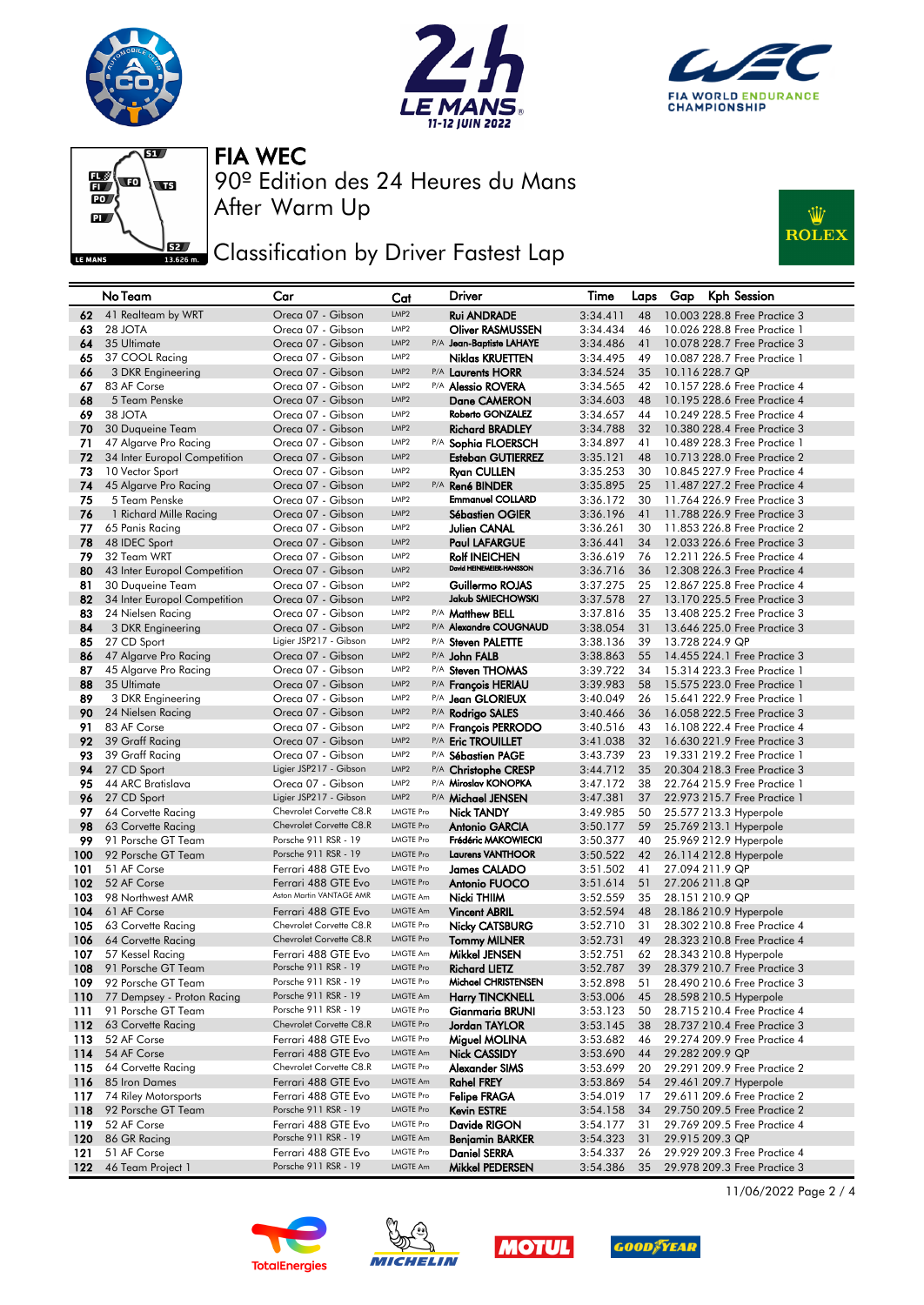







**JEE** Classification by Driver Fastest Lap



|            | No Team                            | Car                                         | Cat                         | Driver                                   | Time                 | Laps     | Gap | <b>Kph Session</b>                                           |
|------------|------------------------------------|---------------------------------------------|-----------------------------|------------------------------------------|----------------------|----------|-----|--------------------------------------------------------------|
| 123        | 56 Team Project 1                  | Porsche 911 RSR - 19                        | LMGTE Am                    | <b>Ben BARNICOAT</b>                     | 3:54.510             | 36       |     | 30.102 209.2 QP                                              |
| 124        | 46 Team Project 1                  | Porsche 911 RSR - 19                        | <b>LMGTE Am</b>             | Matteo CAIROLI                           | 3:54.533             | 32       |     | 30.125 209.2 QP                                              |
| 125        | 74 Riley Motorsports               | Ferrari 488 GTE Evo                         | <b>LMGTE Pro</b>            | Sam BIRD                                 | 3:54.601             | 12       |     | 30.193 209.1 Free Practice 1                                 |
| 126        | 33 TF Sport                        | Aston Martin VANTAGE AMR                    | LMGTE Am                    | <b>Henrique CHAVES</b>                   | 3:54.618             | 41       |     | 30.210 209.1 Free Practice 3                                 |
| 127        | 51 AF Corse                        | Ferrari 488 GTE Evo                         | <b>LMGTE Pro</b>            | Alessandro PIER GUIDI                    | 3:54.869             | 29       |     | 30.461 208.9 Free Practice 3                                 |
| 128        | 99 Hardpoint Motorsport            | Porsche 911 RSR - 19                        | <b>LMGTE Am</b>             | <b>Alessio PICARIELLO</b>                | 3:54.906             | 40       |     | 30.498 208.8 Free Practice 3                                 |
| 129        | 79 WeatherTech Racing              | Porsche 911 RSR - 19                        | LMGTE Am                    | <b>Julien ANDLAUER</b>                   | 3:54.912             | 36       |     | 30.504 208.8 QP                                              |
| 130        | 98 Northwest AMR                   | Aston Martin VANTAGE AMR                    | <b>LMGTE Am</b>             | David PITTARD                            | 3:54.937             | 38       |     | 30.529 208.8 Free Practice 3                                 |
| 131        | 59 Inception Racing                | Ferrari 488 GTE Evo                         | LMGTE Am                    | Côme LEDOGAR                             | 3:55.162             | 38       |     | 30.754 208.6 QP                                              |
| 132        | 77 Dempsey - Proton Racing         | Porsche 911 RSR - 19                        | <b>LMGTE Am</b>             | <b>Sebastian PRIAULX</b>                 | 3:55.164             | 41       |     | 30.756 208.6 Free Practice 3                                 |
| 133        | 88 Dempsey - Proton Racing         | Porsche 911 RSR - 19                        | <b>LMGTE Am</b>             | <b>Jan HEYLEN</b>                        | 3:55.265             | 43       |     | 30.857 208.5 Free Practice 4                                 |
| 134        | 80 Iron Lynx                       | Ferrari 488 GTE Evo                         | <b>LMGTE Am</b>             | Matteo CRESSONI                          | 3:55.269             | 35       |     | 30.861 208.5 Free Practice 3                                 |
| 135        | 21 AF Corse                        | Ferrari 488 GTE Evo                         | LMGTE Am                    | <b>Toni VILANDER</b>                     | 3:55.286             | 47       |     | 30.878 208.5 Free Practice 3                                 |
| 136        | 61 AF Corse                        | Ferrari 488 GTE Evo                         | LMGTE Am<br><b>LMGTE Am</b> | <b>Louis PRETTE</b>                      | 3:55.323             | 47       |     | 30.915 208.5 Free Practice 4                                 |
| 137        | 71 Spirit of Race                  | Ferrari 488 GTE Evo<br>Porsche 911 RSR - 19 | LMGTE Am                    | <b>Pierre RAGUES</b>                     | 3:55.531             | 46       |     | 31.123 208.3 Free Practice 3<br>31.167 208.2 Free Practice 3 |
| 138        | 86 GR Racing                       | Ferrari 488 GTE Evo                         | LMGTE Am                    | <b>Riccardo PERA</b>                     | 3:55.575<br>3:55.582 | 42<br>37 |     | 31.174 208.2 Free Practice 3                                 |
| 139<br>140 | 55 Spirit of Race                  | Ferrari 488 GTE Evo                         | <b>LMGTE Am</b>             | David PEREL<br><b>Matthew GRIFFIN</b>    | 3:55.617             | 43       |     | 31.209 208.2 QP                                              |
| 141        | 55 Spirit of Race<br>85 Iron Dames | Ferrari 488 GTE Evo                         | LMGTE Am                    | Michelle GATTING                         | 3:55.629             | 48       |     | 31.221 208.2 Free Practice 3                                 |
| 142        | 99 Hardpoint Motorsport            | Porsche 911 RSR - 19                        | LMGTE Am                    | Martin RUMP                              | 3:55.641             | 49       |     | 31,233 208.2 Free Practice 3                                 |
| 143        | 54 AF Corse                        | Ferrari 488 GTE Evo                         | <b>LMGTE Am</b>             | Francesco CASTELLACCI                    | 3:55.658             | 47       |     | 31.250 208.2 Free Practice 3                                 |
|            | 144 777 D'Station Racing           | Aston Martin VANTAGE AMR                    | <b>LMGTE Am</b>             | <b>Tomonobu FUJII</b>                    | 3:55.659             | 39       |     | 31.251 208.2 Free Practice 3                                 |
| 145        | 75 Iron Lynx                       | Ferrari 488 GTE Evo                         | LMGTE Am                    | <b>Nicolas VARRONE</b>                   | 3:55.672             | 57       |     | 31.264 208.1 QP                                              |
| 146        | 60 Iron Lynx                       | Ferrari 488 GTE Evo                         | LMGTE Am                    | Alessandro BALZAN                        | 3:55.728             | 47       |     | 31,320 208.1 Free Practice 4                                 |
| 147        | 88 Dempsey - Proton Racing         | Porsche 911 RSR - 19                        | LMGTE Am                    | Maxwell ROOT                             | 3:55.802             | 51       |     | 31,394 208.0 Free Practice 3                                 |
| 148        | 60 Iron Lynx                       | Ferrari 488 GTE Evo                         | <b>LMGTE Am</b>             | Raffaele GIAMMARIA                       | 3:55.819             | 32       |     | 31.411 208.0 Free Practice 3                                 |
| 149        | 57 Kessel Racing                   | Ferrari 488 GTE Evo                         | LMGTE Am                    | <b>Frederik SCHANDORFF</b>               | 3:55.891             | 35       |     | 31.483 208.0 Free Practice 4                                 |
| 150        | 80 Iron Lynx                       | Ferrari 488 GTE Evo                         | <b>LMGTE Am</b>             | Giancarlo FISICHELLA                     | 3:55.899             | 40       |     | 31.491 207.9 Free Practice 4                                 |
| 151        | 33 TF Sport                        | Aston Martin VANTAGE AMR                    | LMGTE Am                    | Marco SØRENSEN                           | 3:55.997             | 38       |     | 31,589 207,9 Free Practice 1                                 |
| 152        | 66 JMW Motorsport                  | Ferrari 488 GTE Evo                         | <b>LMGTE Am</b>             | Renger VAN DER ZANDE                     | 3:56.008             | 46       |     | 31,600 207.8 QP                                              |
| 153        | 80 Iron Lynx                       | Ferrari 488 GTE Evo                         | LMGTE Am                    | <b>Richard HEISTAND</b>                  | 3:56.019             | 39       |     | 31.611 207.8 Free Practice 3                                 |
|            | 154 777 D'Station Racing           | Aston Martin VANTAGE AMR                    | <b>LMGTE Am</b>             | <b>Charles FAGG</b>                      | 3:56.035             | 39       |     | 31.627 207.8 Free Practice 2                                 |
| 155        | 93 Proton Competition              | Porsche 911 RSR - 19                        | <b>LMGTE Am</b>             | Zacharie ROBICHON                        | 3:56.039             | 11       |     | 31.631 207.8 Free Practice 3                                 |
| 156        | 79 WeatherTech Racing              | Porsche 911 RSR - 19                        | LMGTE Am                    | <b>Thomas MERRILL</b>                    | 3:56.039             | 50       |     | 31.631 207.8 Free Practice 4                                 |
| 157        | 56 Team Project 1                  | Porsche 911 RSR - 19                        | <b>LMGTE Am</b>             | <b>Oliver MILLROY</b>                    | 3:56.182             | 30       |     | 31.774 207.7 Free Practice 4                                 |
| 158        | 93 Proton Competition              | Porsche 911 RSR - 19                        | LMGTE Am                    | Matt CAMPBELL                            | 3:56.219             | 36       |     | 31.811 207.7 Free Practice 4                                 |
| 159        | 59 Inception Racing                | Ferrari 488 GTE Evo                         | LMGTE Am                    | Marvin KLEIN                             | 3:56.237             | 47       |     | 31,829 207.6 Free Practice 4                                 |
| 160        | 74 Riley Motorsports               | Ferrari 488 GTE Evo                         | <b>LMGTE Pro</b>            | <b>Shane VAN GISBERGEN</b>               | 3:56.373             | 25       |     | 31.965 207.5 Free Practice 1                                 |
| 161        | 71 Spirit of Race                  | Ferrari 488 GTE Evo<br>Porsche 911 RSR - 19 | LMGTE Am<br><b>LMGTE Am</b> | <b>Gabriel AUBRY</b>                     | 3:56.696             | 38       |     | 32,288 207.2 Free Practice 4                                 |
| 162<br>163 | 56 Team Project 1<br>61 AF Corse   | Ferrari 488 GTE Evo                         | LMGTE Am                    | Brendan IRIBE<br><b>Conrad GRUNEWALD</b> | 3:56.792<br>3:56.888 | 40<br>34 |     | 32.384 207.2 Free Practice 3<br>32.480 207.1 Free Practice 3 |
| 164        | 79 WeatherTech Racing              | Porsche 911 RSR - 19                        | <b>LMGTE Am</b>             | <b>Cooper MACNEIL</b>                    | 3:57.487             | 37       |     | 33.079 206.6 Free Practice 3                                 |
| 165        | 21 AF Corse                        | Ferrari 488 GTE Evo                         | LMGTE Am                    | Simon MANN                               | 3:57.970             | 47       |     | 33.562 206.1 Free Practice 4                                 |
| 166        | 99 Hardpoint Motorsport            | Porsche 911 RSR - 19                        | LMGTE Am                    | <b>Andrew HARYANTO</b>                   | 3:58.223             | 40       |     | 33.815 205.9 Free Practice 3                                 |
| 167        | 66 JMW Motorsport                  | Ferrari 488 GTE Evo                         | LMGTE Am                    | Jason HART                               | 3:58.461             | 39       |     | 34,053 205,7 Free Practice 3                                 |
| 168        | 85 Iron Dames                      | Ferrari 488 GTE Evo                         | LMGTE Am                    | Sarah BOVY                               | 3:58.838             | 41       |     | 34.430 205.4 Free Practice 3                                 |
|            | 169 777 D'Station Racing           | Aston Martin VANTAGE AMR                    | <b>LMGTE Am</b>             | Satoshi HOSHINO                          | 3:58.881             | 29       |     | 34.473 205.3 Free Practice 3                                 |
| 170        | 98 Northwest AMR                   | Aston Martin VANTAGE AMR                    | LMGTE Am                    | Paul DALLA LANA                          | 3:58.959             | 42       |     | 34.551 205.3 Free Practice 4                                 |
| 171        | 54 AF Corse                        | Ferrari 488 GTE Evo                         | LMGTE Am                    | <b>Thomas FLOHR</b>                      | 3:59.074             | 45       |     | 34.666 205.2 Free Practice 3                                 |
| 172        | 77 Dempsey - Proton Racing         | Porsche 911 RSR - 19                        | LMGTE Am                    | <b>Christian RIED</b>                    | 3:59.132             | 28       |     | 34.724 205.1 Free Practice 1                                 |
| 173        | 33 TF Sport                        | Aston Martin VANTAGE AMR                    | LMGTE Am                    | <b>Ben KEATING</b>                       | 3:59.146             | 34       |     | 34.738 205.1 Free Practice 3                                 |
| 174        | 21 AF Corse                        | Ferrari 488 GTE Evo                         | LMGTE Am                    | <b>Christoph ULRICH</b>                  | 3:59.736             | 41       |     | 35.328 204.6 Free Practice 3                                 |
| 175        | 46 Team Project 1                  | Porsche 911 RSR - 19                        | LMGTE Am                    | <b>Nicolas LEUTWILER</b>                 | 4:00.514             | 25       |     | 36.106 204.0 Free Practice 1                                 |
| 176        | 55 Spirit of Race                  | Ferrari 488 GTE Evo                         | LMGTE Am                    | Duncan CAMERON                           | 4:01.049             | 52       |     | 36.641 203.5 Free Practice 3                                 |
| 177.       | 86 GR Racing                       | Porsche 911 RSR - 19                        | LMGTE Am                    | Michael WAINWRIGHT                       | 4:01.250             | 25       |     | 36.842 203.3 Free Practice 3                                 |
| 178        | 59 Inception Racing                | Ferrari 488 GTE Evo                         | LMGTE Am                    | <b>Alexander WEST</b>                    | 4:01.669             | 45       |     | 37.261 203.0 Free Practice 3                                 |
| 179        | 75 Iron Lynx                       | Ferrari 488 GTE Evo                         | LMGTE Am                    | <b>Christian HOOK</b>                    | 4:01.876             | 32       |     | 37.468 202.8 Free Practice 3                                 |
| 180        | 57 Kessel Racing                   | Ferrari 488 GTE Evo                         | LMGTE Am                    | Takeshi KIMURA                           | 4:01.969             | 43       |     | 37.561 202.7 Free Practice 1                                 |
| 181        | 71 Spirit of Race                  | Ferrari 488 GTE Evo                         | LMGTE Am                    | <b>Franck DEZOTEUX</b>                   | 4:02.547             | 55       |     | 38.139 202.2 Free Practice 4                                 |
| 182        | 88 Dempsey - Proton Racing         | Porsche 911 RSR - 19                        | LMGTE Am                    | Fred POORDAD                             | 4:02.631             | 35       |     | 38.223 202.2 Free Practice 3                                 |
| 183        | 75 Iron Lynx                       | Ferrari 488 GTE Evo                         | LMGTE Am                    | <b>Pierre EHRET</b>                      | 4:03.047             | 31       |     | 38,639 201.8 Free Practice 4                                 |









11/06/2022 Page 3 / 4